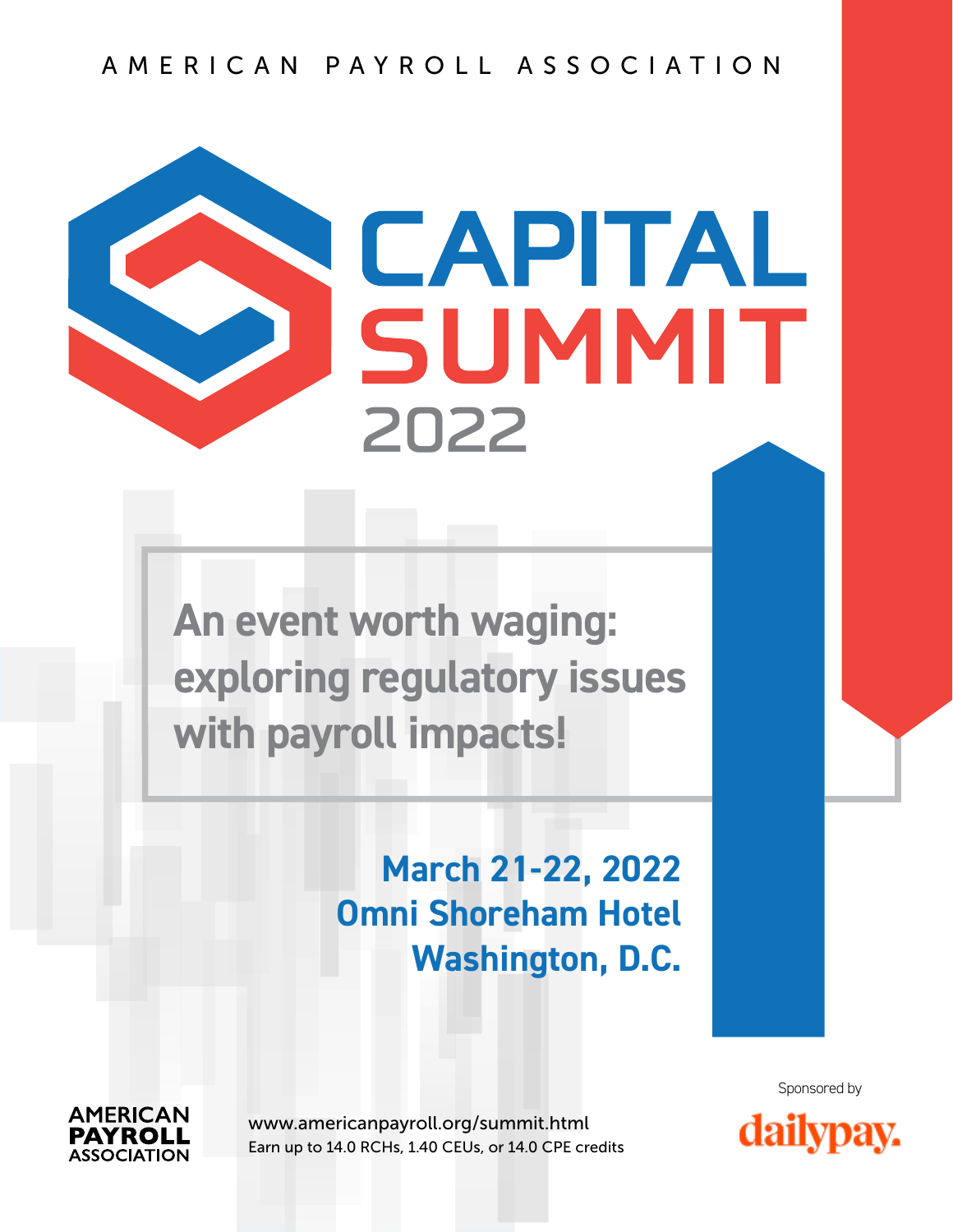

## **Monday, March 21, 2022**

**7:00 a.m. – 8:00 a.m. Registration and Continental Breakfast 8:00 a.m. – 8:15 a.m. Welcome 9:45 a.m. – 10:00 a.m. Break 12:00 p.m. – 1:30 p.m. Lunch**

**3:45 p.m. – 4:00 p.m. Break 5:00 p.m. – 6:00 p.m. Cocktail Reception**

## **Tuesday, March 22, 2022**

**8:00 a.m. – 9:00 a.m. Privacy and Biometrics 10:00 a.m. – 10:15 a.m. Break 11:45 a.m. – 12:45 p.m. Networking Lunch**

**8:15 a.m. – 9:45 a.m. Hybrid Home/Office Arrangements: Nexus and Employee Presence 10:00 a.m. – 11:00 a.m. A Conversation on Wage and Hour Issues 11:00 a.m. – 12:00 p.m. Verification and the Right-to-Work Explained Consumer Financial Laws in the Payroll Space 1:45 p.m. – 2:45 p.m. Listen, Collaborate, and Serve: IRS Advisory Councils 2:45 p.m. – 3:45 p.m. Opportunities to Improve Compliance at SSA 4:00 p.m. – 5:00 p.m. The Non-Technical Guide to Payroll Security**

**7:00 a.m. – 8:00 a.m. Continental Breakfast 9:00 a.m. – 10:00 a.m. Burden or Benefit: Unemployment Insurance 10:15 a.m. – 11:45 a.m. Communication and Standardization in Child Support 12:45 p.m. – 1:45 p.m. Electronic Payments for Payroll 1:45 p.m. – 2:45 p.m. A Dialogue With IRS Leadership 2:45 p.m. – 3:45 p.m. Legislative and Regulatory Outlook 3:45 p.m. – 4:00 p.m. Closing and Door Prizes**

dailypa

DailyPay, Inc., powered by its industry-leading technology platform, is the recognized gold standard in on-demand pay. Through its massive data network, proprietary funding model, and connections into over 6,000 endpoints in the banking system, DailyPay works to ensure that money is always in the right place at the right time for employers, merchants, and

financial institutions. DailyPay is building technology and the mindset to reimagine the way money moves, from the moment work starts. For more information, visit [www.dailypay.com](http://www.dailypay.com).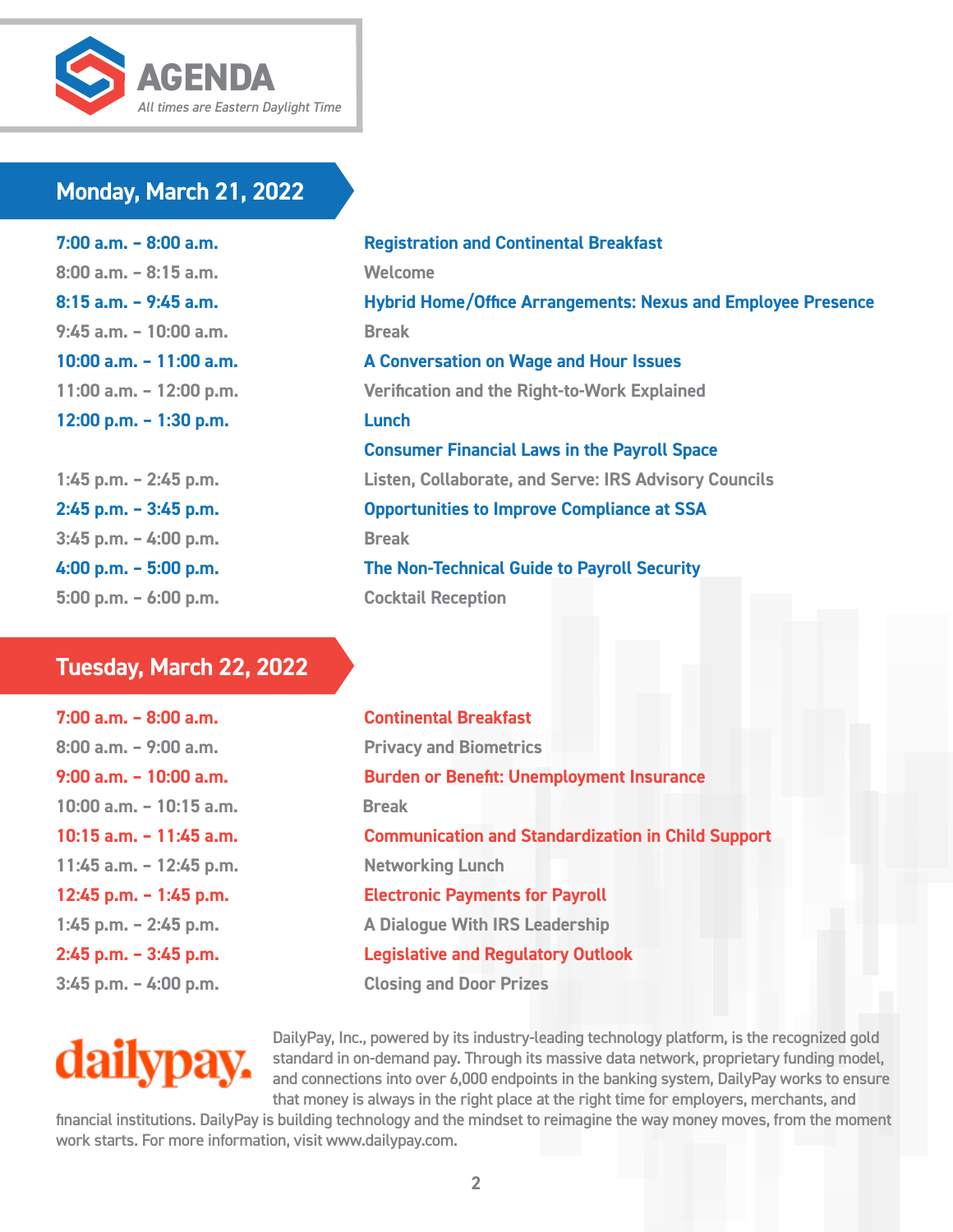# **MONDAY, MARCH 21**

## 8:15 a.m. – 9:45 a.m. Hybrid Home/Office Arrangements: Nexus and Employee Presence

FOS: Taxes/1.5 RCHs/0.15 CEUs/1.5 CPE credits

#### **Robert B. Davis, Esq.**  *Partner Davis & Harman LLP*

**Pete Isberg**  *Vice President, Government Relations ADP, LLC Co-chair, APA GRTF State and Local Topics Subcommittee*

We have an employee where? When did that happen? Keeping ahead of requirements for mobile and remote workers and the associated business connections to state laws regarding taxes, labor laws, benefits, reporting, recordkeeping, registration, and more, reached nightmare levels during the COVID-19 pandemic and it hasn't improved since. In this session, presenters will discuss state requirements and implications when employees are invited to work from anywhere.

## 10:00 a.m. – 11:00 a.m. A Conversation on Wage and Hour Issues

FOS: Business Law/1.0 RCH/0.1 CEU/1.0 CPE credit

#### **Becky Harshberger, CPP**

*Vice President, Payroll Tax Entertainment Partners Co-chair, APA GRTF Federal Issues Subcommittee*

#### **Jessica Looman, Esq.**

*Principal Deputy and Acting Administrator Wage and Hour Division U.S. Department of Labor*

The U.S. Department of Labor's Wage and Hour Division regulates fair labor standards, federal sick leave requirements, rates of pay, overtime pay, garnishment limits, tip pay, worker classification, and more. In this leadership session, attendees will hear about current wage and hour issues at the federal level.

## 11:00 a.m. – 12:00 p.m. Verification and the Right-to-Work Explained

FOS: Business Law/1.0 RCH/0.1 CEU/1.0 CPE credit

#### **Alberto Ruisanchez, Esq.**

*Chief, Immigrant and Employee Rights Section Civil Rights Division U.S. Department of Justice*

#### **Michelle R. Vivian**

*Engagement, Buffalo Verification Operations Center U.S. Citizenship and Immigration Services U.S. Department of Homeland Security*

As part of employment and new hire teams, payroll professionals need to understand immigration-related employment verification. Don't assume you are compliant with Form I-9, *Employment Eligibility Verification*, and documentation requirements, because they are inherently confusing. Learn to avoid the mistakes in the onboarding process that can lead to employment discrimination violations.

## 12:00 p.m. – 1:30 p.m. Lunch: Consumer Financial Laws in the

## Payroll Space

FOS: Business Law/1.0 RCH/0.1 CEU/1.0 CPE credit

#### **Amy Zirkle**

*Program Manager, Payments and Deposits Office of Consumer Credit, Payments, and Deposits Markets Consumer Financial Protection Bureau*

#### **Robert Wagner, Esq.**

*Senior Director, Government Relations American Payroll Association*

The Consumer Financial Protection Bureau (CFPB) regulates the offering and provision of consumer financial products and services under federal consumer financial laws, including payroll cards, earned wage access, and payment processor services. Learn about the CFPB's mission and rules as they apply to payroll management.

## 1:45 p.m. – 2:45 p.m.

## Listen, Collaborate, and Serve: IRS Advisory **Councils**

FOS: Taxes/1.0 RCH/0.1 CEU/1.0 CPE credit

## **Martin Armstrong, MBA, DBA, CPP**

*Vice President, Payroll Shared Services Charter Communications APA Representative to the IRS Advisory Council (IRSAC)*

## **Stephanie Salavejus, CPP**

*Vice President and COO PenSoft*

Payroll professionals play an important role as stakeholders in the IRS's mission. Agency advisory committees are a formal way in which APA members offer recommendations to improve federal tax processes, procedures, and communications. Learn about the advisory committees and the payroll-related issues under discussion.

# 2:45 p.m. – 3:45 p.m.

## Opportunities to Improve Compliance at SSA

FOS: Taxes/1.0 RCH/0.1 CEU/1.0 CPE credit

## **Matthew Newton**

*Team Lead Office of Electronic Services and Technology Social Security Administration*

The Social Security Administration (SSA) has modernized its online business systems to improve the filing of information returns and verify social security numbers. The SSA will describe the opportunities to improve compliance through its electronic systems and share other important news for the payroll industry.

## 4:00 p.m. – 5:00 p.m.

## The Non-Technical Guide to Payroll Security

FOS: Business Law/1.0 RCH/0.1 CEU/1.0 CPE credit

#### **Cary Scardina**

*Special Agent, Certified Information Systems Security Professional (CISSP) Federal Bureau of Investigation Washington Field Office - Major Cyber Crime Squad*

## **Deborah Tam, CPP**

*Senior Editor and Author Thompson Reuters*

Inundated with technical information on security developed by technology specialists? In this session, we will explore security issues and measures for payroll professionals using language you can easily understand. You will not need a username and password or authentication to attend!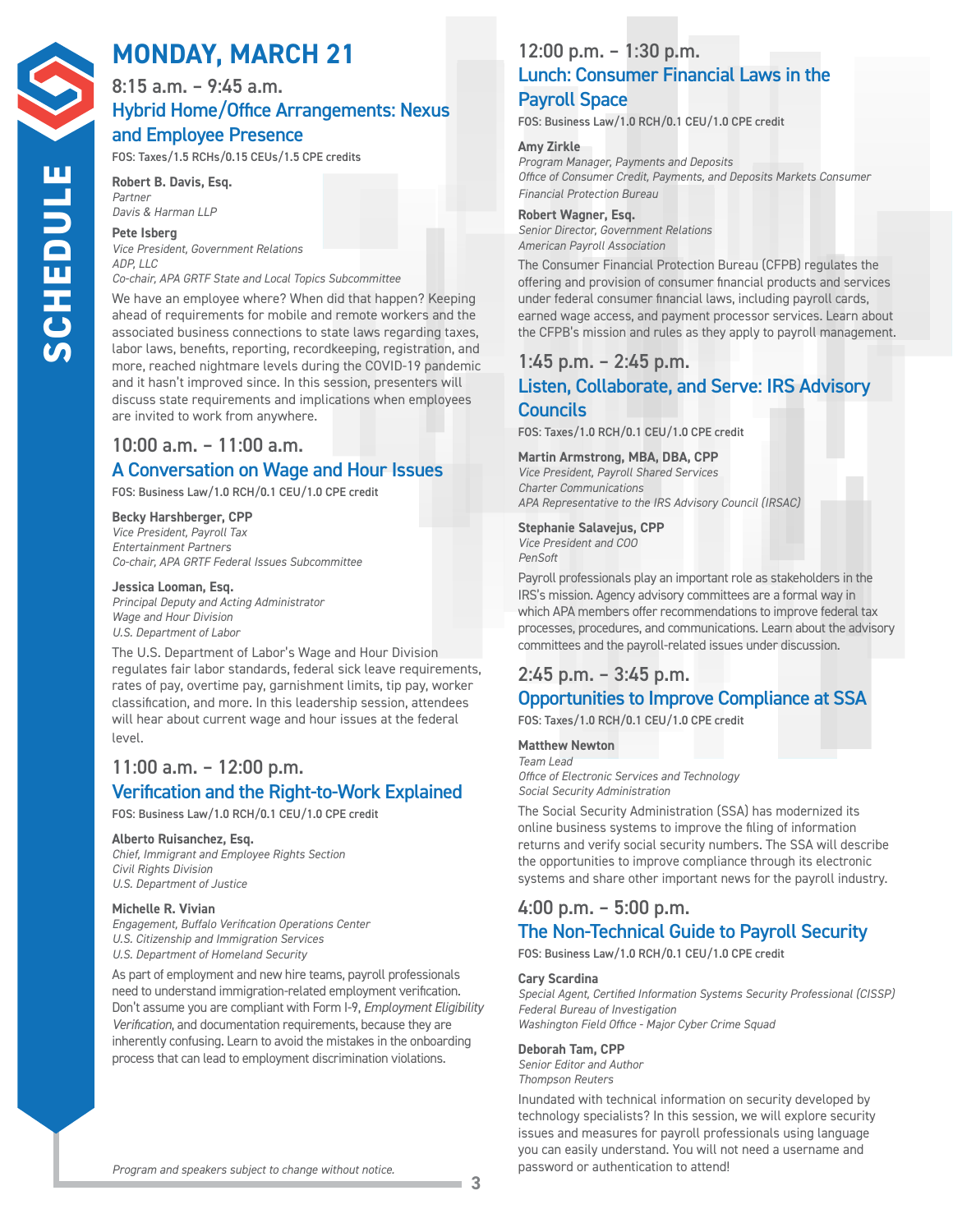# **TUESDAY, MARCH 22**

8:00 a.m. – 9:00 a.m. Privacy and Biometrics

FOS: Business Law/1.0 RCH/0.1 CEU/1.0 CPE credit

**Robin L.S. Burroughs, Esq.**  *Associate Venable LLP* 

**Ronald W. Taylor, Esq.**  *Partner*

*Venable LLP*

Privacy laws can restrict employers from sharing payroll data with payroll service providers and third-party vendors, collecting information about employees and beneficiaries, and integrating biometrics into timekeeping systems, payroll management, and employee portal systems, and access to secure locations. Learn about these laws and expectations going forward.

## 9:00 a.m. – 10:00 a.m. Burden or Benefit: Unemployment Insurance

FOS: Taxes/1.0 RCH/0.1 CEU/1.0 CPE credit

#### **Douglas Holmes**

*President UWC – Strategic Services on Unemployment and Workers' Compensation*

#### **Mindy Mayo, CPP**

*Managing Director KPMG LLP Team Lead, APA GRTF Unemployment Insurance Workgroup – State*

States are struggling with sustaining their unemployment insurance programs and adding requirements on employers. In this session, our presenter will talk about the status of state programs, recordkeeping, reporting, unemployment tax rates, federal administration, and the future outlook.

# 10:15 a.m. – 11:45 a.m.

## Communication and Standardization in Child Support

FOS: Business Law/1.5 RCHs/0.15 CEUs/1.5 CPE credits

#### **Corrinne Flores**

*Director, Government Affairs – Wage Garnishments ADP, LLC Chair, APA GRTF Child Support Subcommittee*

#### **Sherri Grigsby**

*Manager, Employer Services Team Office of Child Support Enforcement U.S. Department of Health and Human Services*

#### **Eileen M. Stack, Esq.**

*Deputy Commissioner Division of Child Support Services New York Office of Temporary and Disability Assistance* 

In this session, presenters will discuss a variety of child support issues with payroll impacts, including electronic management systems, verification of employment, lump-sum payments, withholding for independent contractors, new hire reporting, income withholding orders, and notices for medical support.

## 12:45 p.m. – 1:45 p.m. Electronic Payments for Payroll

FOS: Business Law/1.0 RCH/0.1 CEU/1.0 CPE credit

#### **Tim L. Boike**

*Vice President, Industry Relations Federal Reserve Bank of Chicago* 

#### **William Sullivan**

*Senior Director and Group Manager, Government and Industry Relations NACHA*

Nimble and fast, the ACH Network and FedNow(SM) are opening the doors to faster and flexible payroll. How do these payment networks allow for overlay services that can help the payroll industry continue to innovate to serve customers? What are the implications for payroll management? In this session, presenters will talk about these systems, payroll impacts, and their vision of the future.

## 1:45 p.m. – 2:45 p.m. A Dialogue With IRS Leadership

FOS: Taxes/1.0 RCH/0.1 CEU/1.0 CPE credit

#### **Douglas O'Donnell**

*Deputy Commissioner, Services and Enforcement Internal Revenue Service* 

#### **Jon Schausten, CPP**

*Director, Payroll and HRIS OneAmerica Co-chair, APA GRTF Federal Issues Subcommittee*

The IRS continues to implement its revised infrastructure plan, modernize, prevent identity theft tax fraud, pursue cryptocurrency taxes, implement emergency tax relief measures, address congressional tax policy, and more. In this leadership session, attendees will hear about current tax issues at the federal level.

## 2:45 p.m. – 3:45 p.m.

## Legislative and Regulatory Outlook

FOS: Business Law/1.0 RCH/0.1 CEU/1.0 CPE credit

**Thad Inge, Esq.**  *Vice President Van Scoyoc Associations*

The past year has brought a mix of legislation and regulations with payroll impacts. Understanding the crossroads between politics and payroll will help payroll professionals get ahead in thinking about compliance.